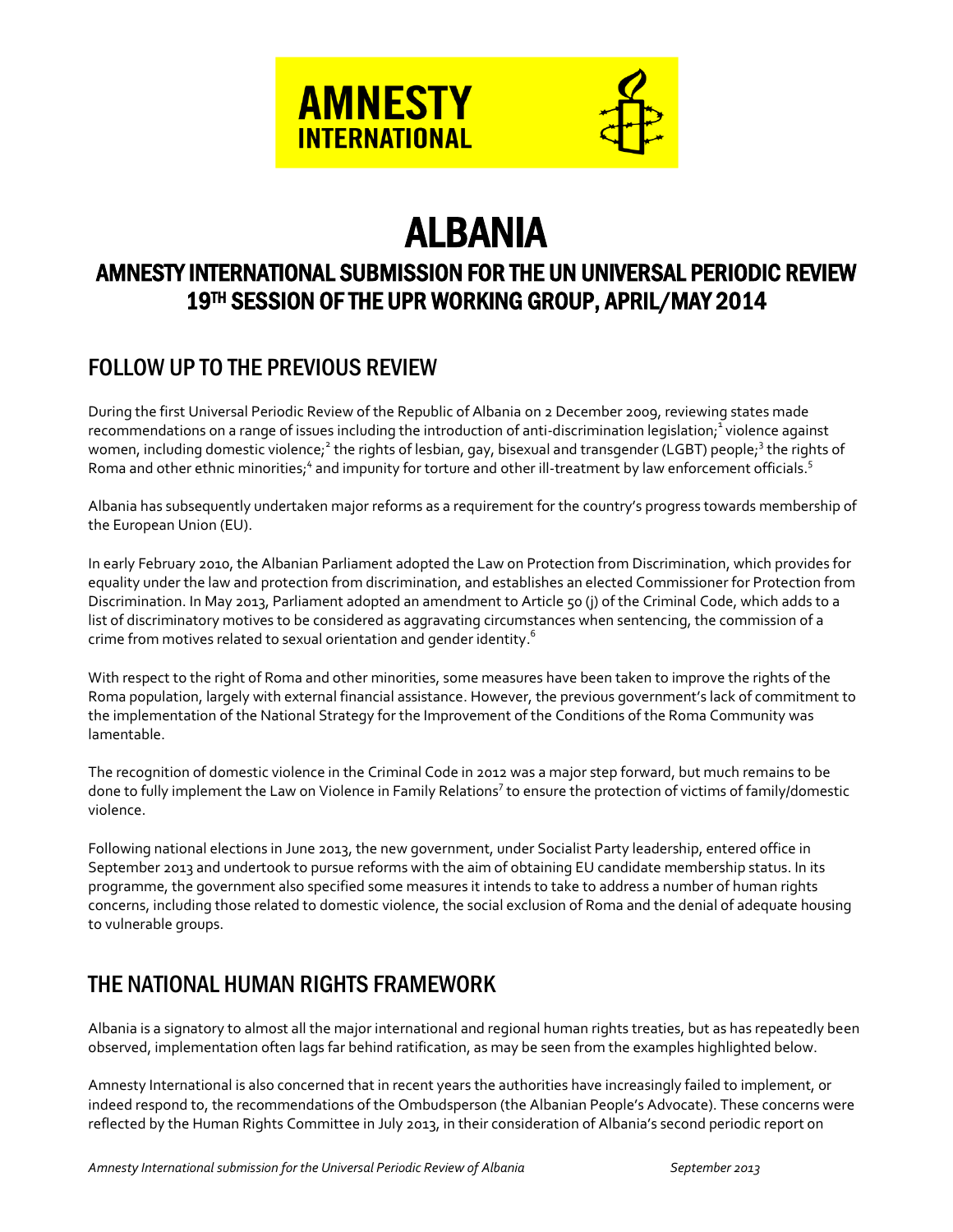implementation of the ICCPR, calling on the state party to "intensify its efforts into responding diligently and promptly to the Ombudsman's recommendations".<sup>8</sup>

# THE HUMAN RIGHTS SITUATION ON THE GROUND

As noted above, Albania has undertaken a programme of legislative reform, including measures to enhance the rule of law and respect for human and minority rights. However, existing legislation relevant to the protection and promotion of human rights remains to be fully implemented.<sup>9</sup>

#### **Access to justice and reparation**

Albania continues to deny the victims of serious human rights violations access to justice and reparation.

In November 2012, proceedings before the Serious Crimes Court concerning the enforced disappearance in 1995 of Remzi Hoxha, an ethnic Albanian from Macedonia, and the torture of two Albanian citizens, ended with the conviction of three former state security agents. One of them, Ilir Kumbaro, was convicted in absentia of torturing Remzi Hoxha and of causing his death: he was sentenced in his absence to 15 years' imprisonment.<sup>10</sup> His two co-defendants were found guilty of 'arbitrary acts' and 'deprivation of freedom', but as these offences were covered by an amnesty, they were not sentenced and remain free. In March 2013, the Court of Appeals for Serious Crimes confirmed Ilir Kumbaro's conviction, but acquitted his two co-defendants.

Amnesty International notes the extraordinarily prolonged proceedings in Albania, which delayed justice for Remzi Hoxha's family. The organization also regrets that the British courts and authorities failed to ensure that Ilir Kumbaro was duly extradited. These failings have ultimately denied Remzi Hoxha's family justice and reparation. Further, his family has still not been informed of where Remzi Hoxha's body may be found, so that they may be able to recover his remains, and bury them.  $^{11}$ 

In May 2012, the trial opened of former Republican Guard commander, Ndrea Prendi, and former Guard officer, Agim Llupo, charged with the murder of three protesters and the injury of three others. The charges arose from violent clashes between police and protesters during anti-government demonstrations in Tirana in January 2011. In February 2013, both defendants were acquitted of the charges.<sup>12</sup> However, following an appeal by the Prosecutor, on 18 September 2013 Tirana Appeal Court found the two defendants guilty of involuntary manslaughter and sentenced Ndrea Prendi to one year's and Agim Llupo to three years' imprisonment. Relatives of those killed have protested that they had been denied justice.

#### **Violence in the family**

Amnesty International continues to be concerned at Albania's failure to prevent family violence and to protect the victims of such violence,<sup>13</sup> as required under international<sup>14</sup> and regional<sup>15</sup> treaties. This results in continued impunity for the perpetrators of domestic violence, and fails to provide the victims with protection, as set out in domestic law.<sup>16</sup>

Despite the reforms which have been undertaken, domestic violence continues to be a major scourge. For example, between 26 May and 14 September 2013 eight women were killed by their husbands or partners, as was widely reported in the Albanian media. During the same period many more women were reportedly seriously injured, burned, beaten, or threatened with weapons by their husbands, partners or former partners. In 2012, at least 23 women were reported to have been murdered in the context of domestic violence.<sup>17</sup> According to statistics issued by the State Police, there were more than 1,200 reports of domestic violence in the first six months of 2013.

In September 2013, the new government promised to strengthen measures against domestic violence, to register and monitor incidents, to set up a national call line for victims of domestic violence, and to offer social housing, employment, vocational training and social services to victims.

#### **Criminal Prosecution**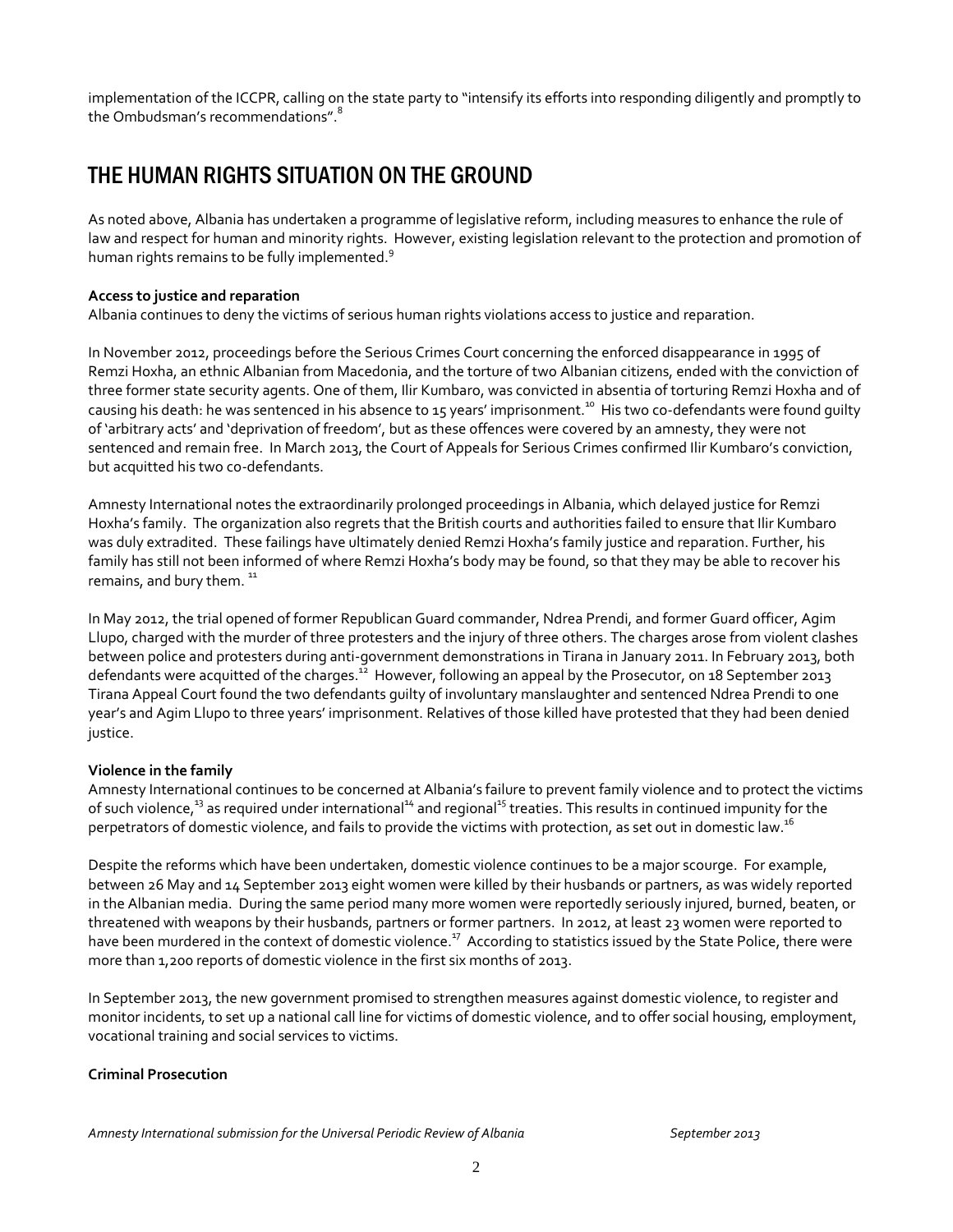Amendments to the Criminal Code, which entered into force in April 2012, criminalize violence in the family as a separate criminal offence, under Article 130/a.<sup>18</sup> It is as yet early to fully evaluate the impact of this reform. According to Tirana Court records for 2012, only 35 cases of domestic violence were registered under Article 130/a. Some 23 of these cases had been concluded by the end of 2012: five perpetrators received sentences of up to one year's imprisonment, and three had their sentences suspended. However, proceedings against the remaining 15 perpetrators were stopped because they benefited by a general amnesty which covered offences committed up to 30 September 2012 punishable by up to two years' imprisonment.<sup>19</sup>

On 2 May 2013, Parliament adopted further amendments to the Criminal Code, which included provision for heavier sentences for certain offences, among them the "intentional killing of a person who is a spouse, former spouse, cohabitant or former cohabitant, or a close relative of the offender by blood or marriage". These offences are now punishable by imprisonment of not less than twenty years or by life imprisonment. Further, jurisdiction for this crime has been assigned to the Serious Crimes Court, signalling the gravity of this offence. Another amendment criminalizes forced sexual relations with a spouse or cohabitee, effectively criminalizing rape within a marriage or a cohabitating relationship.<sup>20</sup>

#### **Protection orders**

The Law on Violence in Family Relations enables victims of domestic violence to apply to the courts for an order guaranteeing them some form of protection from the perpetrator. However, although the number of such petitions has increased year on year, relatively few protection orders are granted by the courts. For example, according to statistics published by Tirana Court, in 2012 some 643 protection orders were requested (including around 70 petitions carried over from the previous year). Some 595 cases were concluded: only 155 petitions were granted. Some petitions were rejected (26). The great majority (414) were dropped because the petitioner withdrew, or failed to appear in court. Both Tirana Court and the State Police have commented on this trend and in August 2013 the State Police specifically called on women not to withdraw their petitions for protection orders.

Amnesty International has repeatedly called on the authorities to address the factors that result in the withdrawal of petitions. These appear to include family pressure, fear of social disapproval, women's economic dependence on their spouses and their inability to afford legal advice and representation. The organization therefore welcomed the adoption by Parliament on 2 May 2013 of amendments to the Law on Legal Aid, providing for free legal aid and exemption from associated expenses, including taxes, for vulnerable groups, including victims of domestic violence. If implemented, these provisions may reduce the number of abandoned cases.

Amnesty International remains concerned that where protection orders have been granted, mechanisms to ensure their implementation remain weak, and it is not uncommon for perpetrators to break the conditions of the order, and to commit a new attack on their victim, sometimes with fatal results. The sanctions provided for under the Law on Violence in Family Relations for perpetrators who break the conditions of protection orders are not consistently implemented.

#### **Right to adequate housing**

#### **Forced eviction of Roma**

On 7 August 2013, 37 Roma families, including 88 children, were forcibly evicted from the site of the former Centre for the Realization of Works of Art in Rruga Kavaja, in Tirana.<sup>21</sup> At the time the competent authorities did not provide them with any adequate alternative housing, and they remained on the street without adequate shelter and with increasing concerns about their health and safety. At the end of September 2013, the new government offered them accommodation in a former military barracks at Shishtufinë (Tirana). On 29 September, it was reported that they had accepted this offer; however it was subsequently reported that ownership of the site is in dispute.<sup>22</sup> The new government also promised them medical care and the enrolment of their children in schools.

The forced eviction of these Roma families was conducted by contractors working for a development company, with none of the protections and guarantees required under international standards to which Albania is a state party. The forced eviction was also carried out in violation of Albanian law.<sup>23</sup>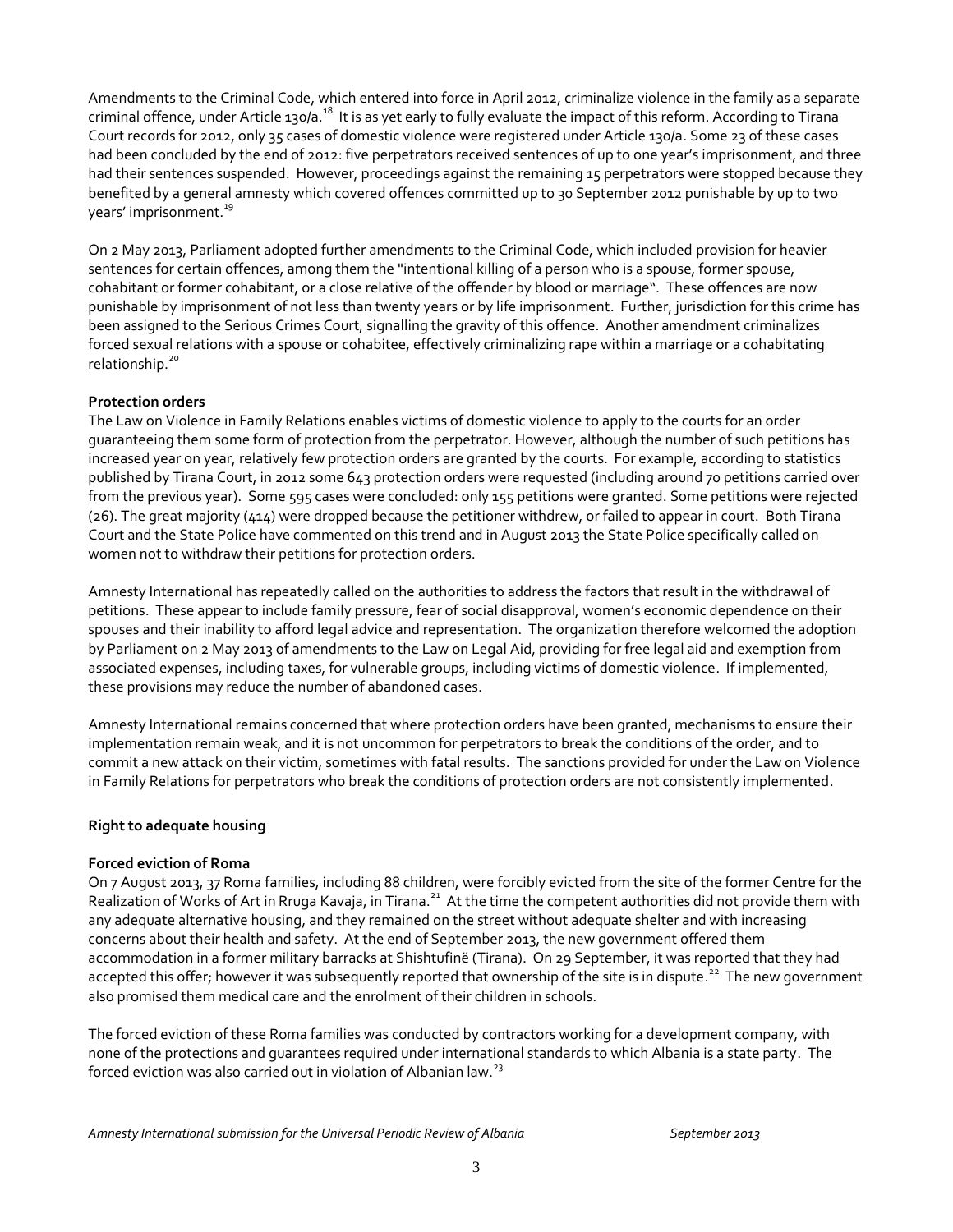Over the past three years, Amnesty International has documented a number of forced evictions,<sup>24</sup> or threat of forced eviction, <sup>25</sup> of Roma in Tirana. In 2011, Roma families were forced to move from their homes near Tirana railway station after an arson attack. After being evicted from their temporary tented accommodation, they were eventually, in 2012, transferred to disused military barracks at Sharrë on the outskirts of the city. However, due to the very poor accommodation there, which failed to meet even the minimum standards for adequate alternative housing, and insufficient police protection from threats and attacks by the neighbouring community, most of them felt obliged to leave again.

#### **Forced eviction and property restitution**

Amnesty International is also concerned that considerable numbers of people may be, or have already been, rendered homeless as a result of the restitution of property to former owners.

In September 2012, Parliament passed a 'Normative Act' providing that tenants living in property confiscated from its owners by the state under communist rule were obliged to vacate this property by November 2012 in favour of the former owners.<sup>26</sup> Earlier, in 2009, a scheme had been introduced enabling families who faced homelessness on vacating such properties to obtain long-term, state-subsidized interest-free loans to buy an apartment on the open market. Those who are unable to meet the minimum income criteria for obtaining these loans have, by law, priority access to social housing; however, in reality there is no, or very little, such housing in most municipalities.<sup>27</sup> Faced with this situation, a number of low-income families have resisted vacating their homes. In response, the former owners have taken these cases to court requesting that the provisions of the Normative Act be duly executed, and their property restored to them. The subsequent forced evictions have rendered some families homeless, with no offer of adequate alternative housing.

In March 2013, the Ombudsperson reported that he had received several hundred complaints from tenants who had been made homeless, or were in danger of being rendered homeless. They included families who had been refused statesubsidized interest-free loans, because they could not meet the minimum income criteria, and families who had applied to their municipality for social housing, but had not even received a reply. The Ombudsperson also noted that he had been approached by municipalities which did not have funding for social housing, or had not been allocated funding by central government to assist municipalities in implementing the Normative Act.<sup>2</sup>

In September 2013, the new government pledged to find a solution to the housing of people left homeless as a result of the Normative Act of 2012, but did not provide any details of how this was to be achieved.

#### **Orphans**

Amnesty International is also concerned about the continued lack of adequate housing for homeless registered orphans, who are among the most vulnerable citizens of Albania. State institutions have failed to fulfill their legal obligations to give them priority with employment and housing. $^{29}$ 

Despite legal provisions guaranteeing their right, up to the age of 30, to priority access to social housing, young people leaving social care remain at risk of homelessness. Many continue to live for years in dilapidated disused school dormitories in degrading conditions that do not meet minimal international standards for adequate housing. Others struggle to pay for low-grade private rented accommodation, in some cases with limited and temporary financial support from international humanitarian organizations.

In September 2013, the new government undertook to ensure adequate housing and employment for all orphans currently homeless and unemployed, as well as for those who will risk homelessness and unemployment when they leave social care. Amnesty International notes that previous governments made similar promises.

### RECOMMENDATIONS FOR ACTION BY THE STATE UNDER REVIEW

#### Amnesty International calls on the government of Albania:

*National human rights framework*

*Amnesty International submission for the Universal Periodic Review of Albania September 2013*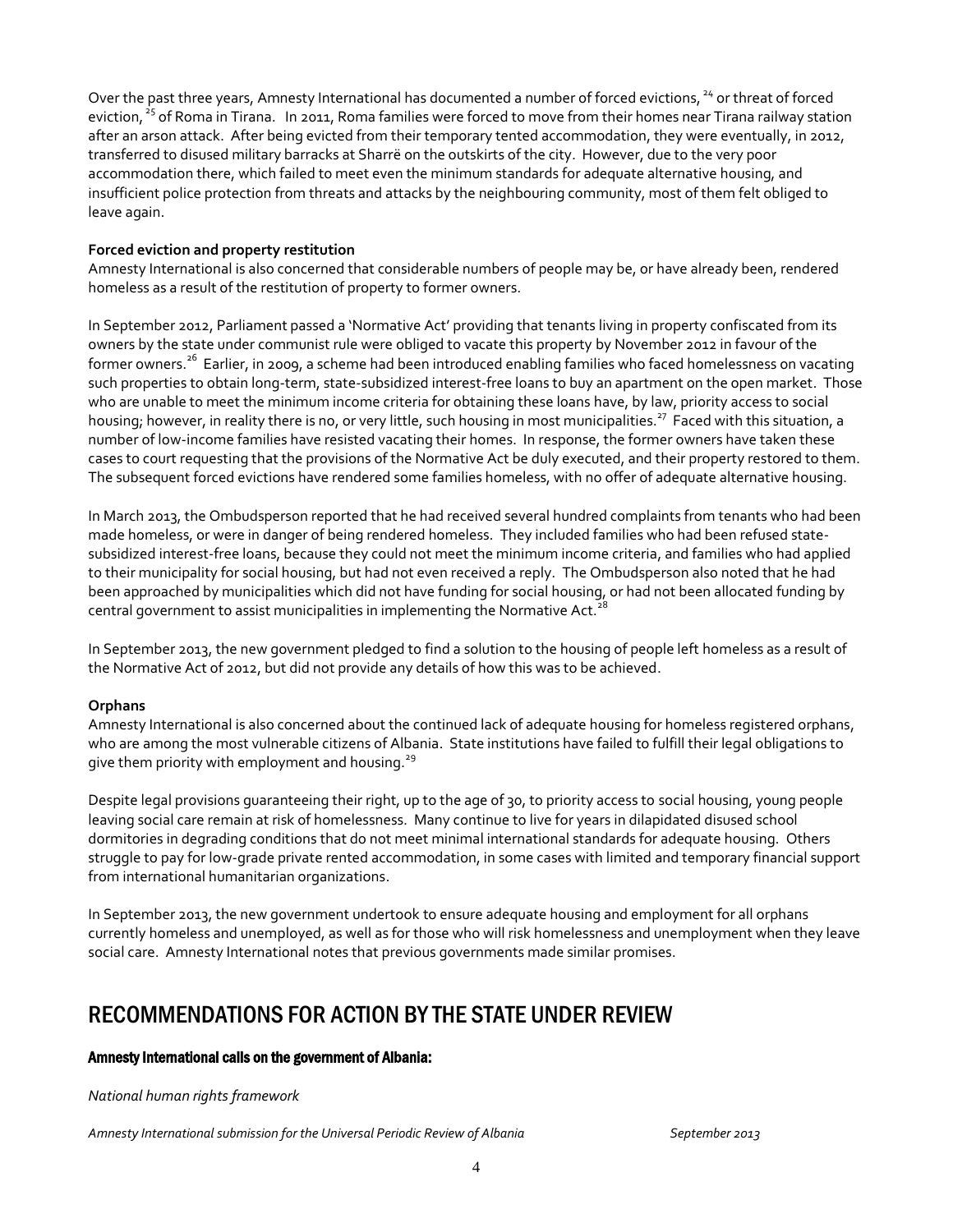To fulfil its legal requirement to respond to communications and recommendations made to it by the Ombudsperson (People's Advocate).

#### *Access to justice and reparation*

- To guarantee the rights of the family of Remzi Hoxha to justice and reparation, including to be informed about his fate and the whereabouts of his mortal remains, and to receive adequate reparation, including compensation, for the pain and suffering caused to them by the failure of the authorities to clarify his fate for the past 18 years;
- To ensure that all victims of serious human rights violations and crimes under international law, and their families, have access to justice and reparation without discrimination on political or other grounds.

#### *Violence in the family*

- To ensure that all reports of domestic violence are thoroughly investigated and that the perpetrators are brought to justice in accordance with the law;
- To identify and overcome the factors which result in the majority of petitions for protection orders being withdrawn, and to ensure that, when granted, protection orders effectively secure the safety of victims, and that perpetrators who break such orders are sanctioned in accordance with the law;
- To ensure that the Ministry of Justice monitors and reports on the implementation of all provisions in the Criminal Code and the Law on Violence in Family Relations relating to domestic violence.

#### *The right to adequate housing*

- To protect citizens from forced evictions carried out without due process of law, and to ensure that those lawfully evicted who would otherwise be homeless are provided with adequate alternative housing;
- To ensure that central government and local authorities implement domestic legislation granting priority in access to social housing to vulnerable groups and individuals, allocating housing without discrimination and according to transparent, fair and expeditious procedures;
- Where social housing is lacking, to ensure that the most vulnerable families and individuals are nonetheless given priority in access to adequate and affordable accommodation;
- To implement the National Strategy for the Improvement of Conditions of the Roma Community and to provide "opportunities for Roma to access housing and infrastructure services in compliance with the state standards", as set out in Albania's Action Plan for the Decade of Roma Inclusion.<sup>30</sup>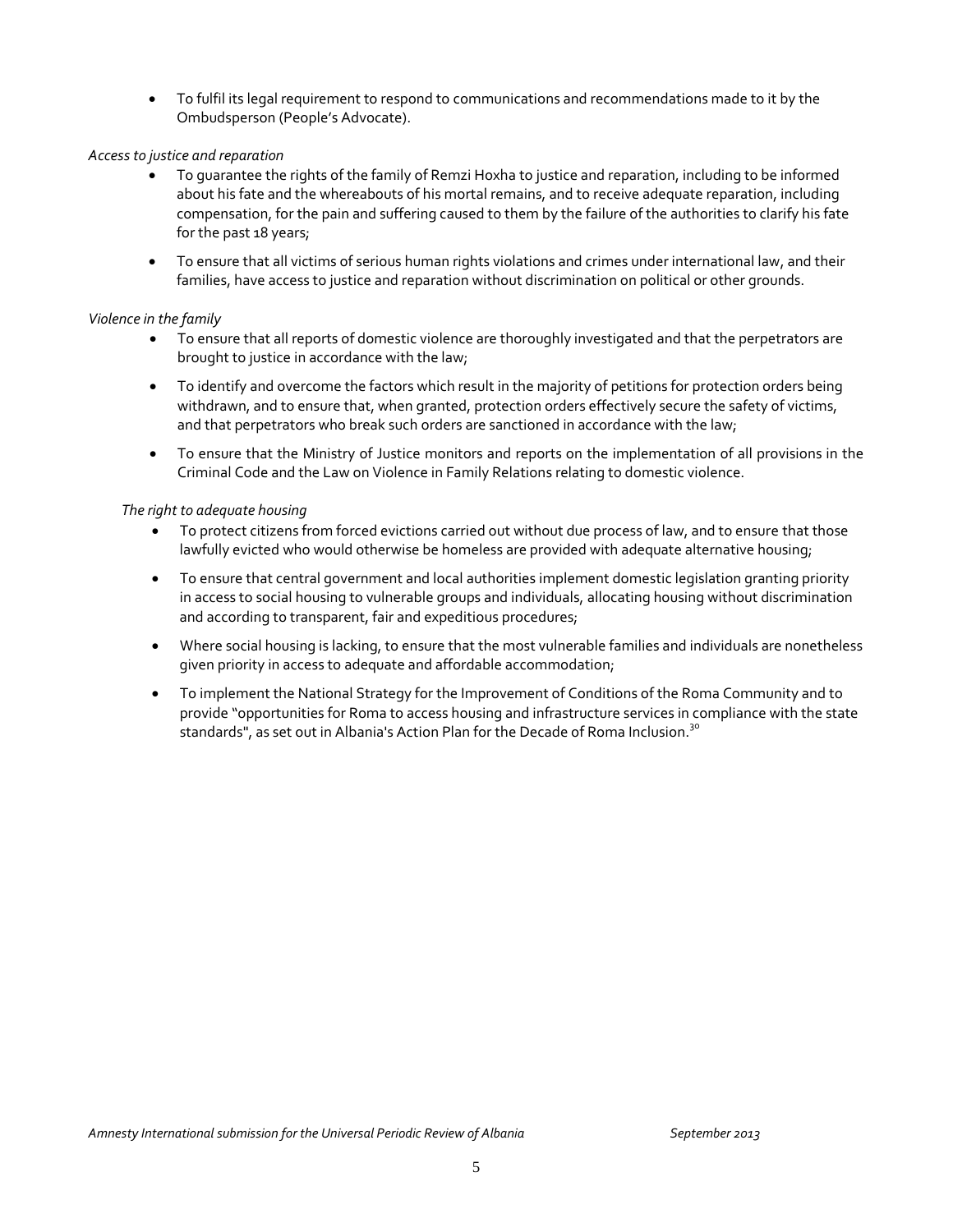### ENDNOTES

 $\overline{a}$ 

<sup>1</sup> Human Rights Council, *Report of the Working Group on the Universal Periodic Review of Albania,* A/HRC/13/6, recommendations 67.12- 13, 67.39, 67.40, 67.43 (Norway, Slovakia, Egypt, Brazil, Netherlands)[, http://daccess-dds](http://daccess-dds-ny.un.org/doc/UNDOC/LTD/G09/176/85/PDF/G0917685.pdf?OpenElement)[ny.un.org/doc/UNDOC/LTD/G09/176/85/PDF/G0917685.pdf?OpenElement](http://daccess-dds-ny.un.org/doc/UNDOC/LTD/G09/176/85/PDF/G0917685.pdf?OpenElement)

 $^2$  A/HRC/13/6, recommendations 67.18 -19, 67.21-22, 67.25, 67.32, 67.40, 67.42, 67.53-58, (Chile, Czech Republic, Austria, Spain, Israel, Norway, Brazil, Ukraine, Algeria, Canada, Russian Federation, Sweden, Slovenia, Malaysia).

 $3$  A/HRC/13/6, recommendations 67.19, 67.23, 67.43. (Czech Republic, Netherlands, Netherlands).

<sup>4</sup> A/HRC/13/6, recommendations, 67.80-85, (Canada, France, Germany, Israel, Bosnia and Herzegovina, Argentina).

<sup>5</sup> A/HRC/13/6, recommendations, 67.45-48, (France, Denmark, Germany, Norway).

 $^6$  Article 50 (j) "when the offence is committed due to reasons related to gender, race, color, ethnicity, language, gender identity, sexual orientation, political opinions, religious or philosophical beliefs, health status, genetic predisposition, or disability".

7 Adopted in 2006, entered into force in 2007.

<sup>8</sup> Human Rights Committee, *Consideration of reports submitted by States parties under article 40 of the Covenant, Concluding observations on the second periodic report of Albania*, (CCPR/C/ALB/CO/2) 108th session, 8–26 July 2013, para.6.

<sup>9</sup> In December 2012, the European Council postponed the granting of EU candidate status to Albania, conditional on further reform.

<sup>10</sup> Ilir Kumbaro had been granted bail, but an electronic tagging measure had been lifted, enabling him to leave his home unnoticed and go into hiding. Ilir Kumbaro remains at large after fleeing extradition proceedings in London in December 2011. One of his codefendants, Arben Sefgjini, was appointed in 2009 to a senior post in the Ministry of Justice, as head of the National Probation Service, at a time when he was still being prosecuted for his participation in these most serious crimes.

<sup>11</sup> In accordance with Albania's obligations under the International Convention for the Protection of All Persons from Enforced Disappearance, Parliament on 2 May 2013 adopted an amendment to the Criminal Code making 'enforced disappearance' a criminal offence, punishable in the event of the death of the victim, by 28 years' imprisonment or life imprisonment. Albania ratified the convention in November 2007; entered into force, 2010, [http://www.ohchr.org/EN/HRBodies/CED/Pages/ConventionCED.aspx.](http://www.ohchr.org/EN/HRBodies/CED/Pages/ConventionCED.aspx) Article 24 of the International Convention for the Protection of All Persons from Enforced Disappearance, defines 'victims' as both the disappeared person and "any individual who has suffered harm as the direct result of an enforced disappearance". It provides that "Each victim has the right to know the truth regarding the circumstances of the enforced disappearance, the progress and results of the investigation and the fate of the disappeared person". Further if the victim is deceased each signatory state is obliged to, "to locate, respect and return their remains"...and to ensure that the victims have the "right to obtain reparation and prompt, fair and adequate compensation".

<sup>12</sup> In an unusual intervention, the US ambassador to Albania expressed astonishment and disapproval at the verdict, noting that the court had failed to take into account expert [ballistic] reports provided at the request of the Prosecutor General by the FBI.

<sup>13</sup> See also, Amnesty International, Albania: Ending domestic violence in Albania: The next steps, 25 March 2010, http://www.amnesty.org/en/library/info/EUR11/001/2010/en

<sup>14</sup> In July 2013, the UN Human Rights Committee (Committee), raised serious concerns about domestic violence in Albania, see HRC, *Concluding observations*, *ibid*, para.11.

<sup>15</sup> Albania is a signatory to the Council of Europe Convention on preventing and combating violence against women and domestic violence (Istanbul Convention), and in 2013 was one of the first states to ratify the convention

<sup>16</sup> Law on Measures against Violence in Family Relations (Law on Family Violence).

 $^{17}$  During 2012, the Ministry of Interior reported that some 2,526 incidents of domestic violence were reported to the authorities, 345 more than in the previous year; the majority of victims were women.

 $^{18}$  While the offence is punishable by up to two years' imprisonment (up to three or five years' imprisonment in aggravated cases), there is no minimum sentence for such offences, except when they are committed repeatedly, and prosecutions can only be initiated on the basis of a victim's complaint.

<sup>19</sup> Amnesty International does not have national statistics relating to prosecutions under Article 130/a (the above relates to Tirana district only).

<sup>20</sup> In July 2013, Chief Prosecutor General Adriatik Llalla instructed the country's prosecutors to apply for harsher punishments against perpetrators of family crimes.

*Amnesty International submission for the Universal Periodic Review of Albania September 2013*